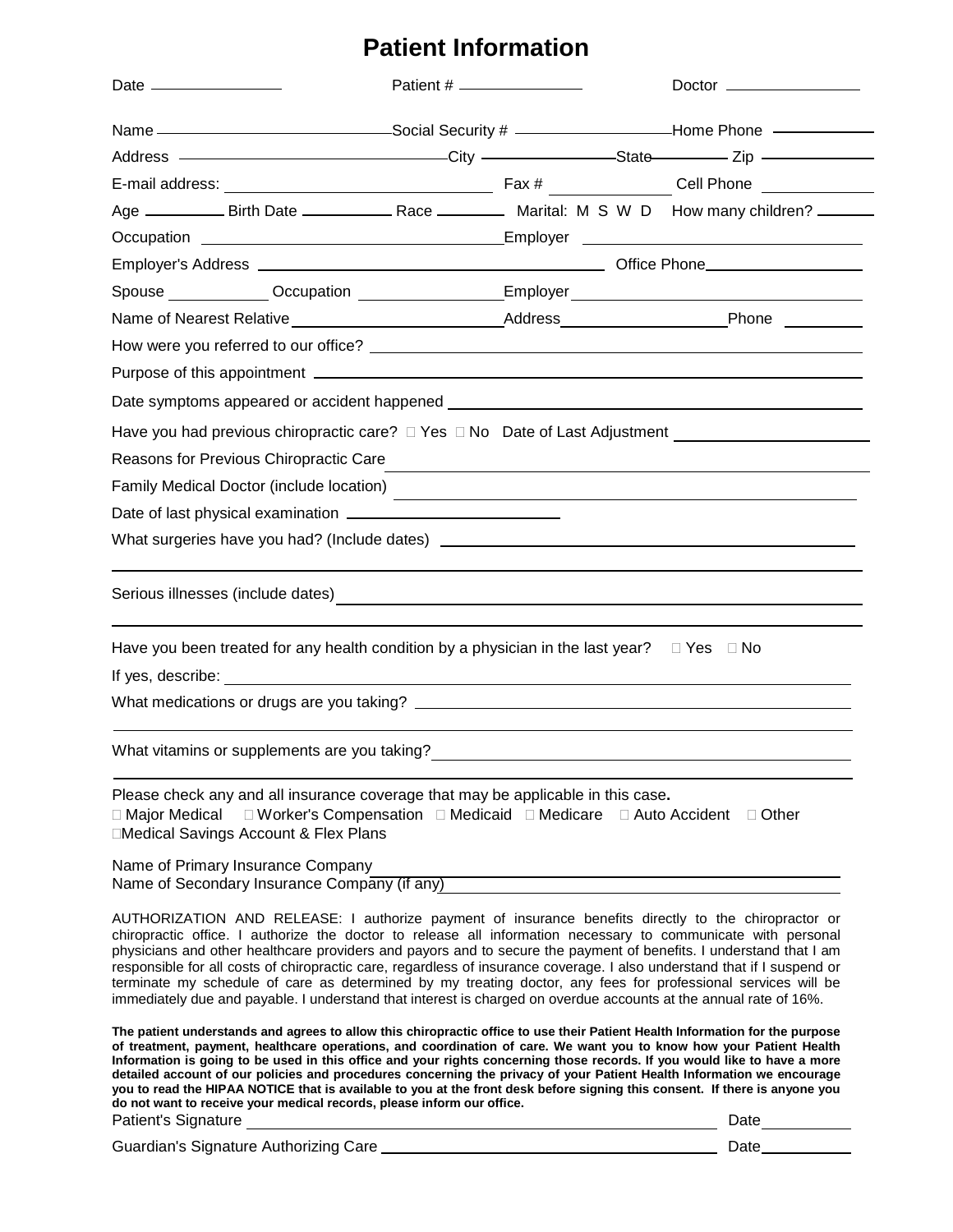### **SOCIAL HISTORY**

Please indicate beside each activity whether you engage in it: OFTEN= "**O**" SOMETIMES= "**S**" NEVER= "**N**"

| Vigorous Exercise           | <b>Family Pressures</b>      |
|-----------------------------|------------------------------|
| Moderate Exercise           | <b>Financial Pressures</b>   |
| Alcohol Use                 | <b>Other Mental Stresses</b> |
| Drug Use                    | Other (specify)_______       |
| Tobacco Use                 |                              |
| Caffeine                    |                              |
| <b>High Stress Activity</b> |                              |

## **FAMILY HISTORY**

Please review the below-listed diseases and conditions and indicate those that are current health problems of the family member. Leave blank those spaces that do not apply.

|                            | <b>FATHER</b> | <b>MOTHER</b>   | <b>SPOUSE</b> | <b>BROTHER(S)</b>  | <b>SISTERS</b>     | <b>CHILDREN</b> |
|----------------------------|---------------|-----------------|---------------|--------------------|--------------------|-----------------|
| <b>CONDITION</b>           | Age [         | $\Box$<br>Age [ | Age [         | Age [<br>$Age$ [ ] | Age $[$ ]<br>Age [ | Age [ ] Age [   |
| Arthritis                  |               |                 |               |                    |                    |                 |
| Asthma-Hay Fever           |               |                 |               |                    |                    |                 |
| <b>Back Trouble</b>        |               |                 |               |                    |                    |                 |
| <b>Bursitis</b>            |               |                 |               |                    |                    |                 |
| Cancer                     |               |                 |               |                    |                    |                 |
| Constipation               |               |                 |               |                    |                    |                 |
| Diabetes                   |               |                 |               |                    |                    |                 |
| Disc Problem               |               |                 |               |                    |                    |                 |
| Emphysema                  |               |                 |               |                    |                    |                 |
| Epilepsy                   |               |                 |               |                    |                    |                 |
| Headaches                  |               |                 |               |                    |                    |                 |
| <b>Heart Trouble</b>       |               |                 |               |                    |                    |                 |
| <b>High Blood Pressure</b> |               |                 |               |                    |                    |                 |
| Insomnia                   |               |                 |               |                    |                    |                 |
| <b>Kidney Trouble</b>      |               |                 |               |                    |                    |                 |
| Liver Trouble              |               |                 |               |                    |                    |                 |
| Migraine                   |               |                 |               |                    |                    |                 |
| Nervousness                |               |                 |               |                    |                    |                 |
| Neuritis                   |               |                 |               |                    |                    |                 |
| Neuralgia                  |               |                 |               |                    |                    |                 |
| Pinched Nerve              |               |                 |               |                    |                    |                 |
| Scoliosis                  |               |                 |               |                    |                    |                 |
| Sinus Trouble              |               |                 |               |                    |                    |                 |
| <b>Stomach Trouble</b>     |               |                 |               |                    |                    |                 |
| Other:                     |               |                 |               |                    |                    |                 |
| $\sim$ $\sim$              |               |                 |               |                    |                    |                 |

\_\_\_\_\_\_\_\_\_\_\_\_\_\_\_\_\_\_\_\_\_\_\_\_\_\_\_\_\_\_\_\_\_\_\_\_\_\_\_\_\_\_\_\_\_\_\_\_\_\_\_\_\_\_\_\_\_\_\_\_\_\_\_\_\_\_\_\_\_\_\_\_\_\_\_\_\_\_\_\_\_\_\_\_\_\_\_\_\_\_\_\_\_

If any of the above family members are deceased, please list their age at death and cause:

| <b>Patient's Signature</b> |  |
|----------------------------|--|
|                            |  |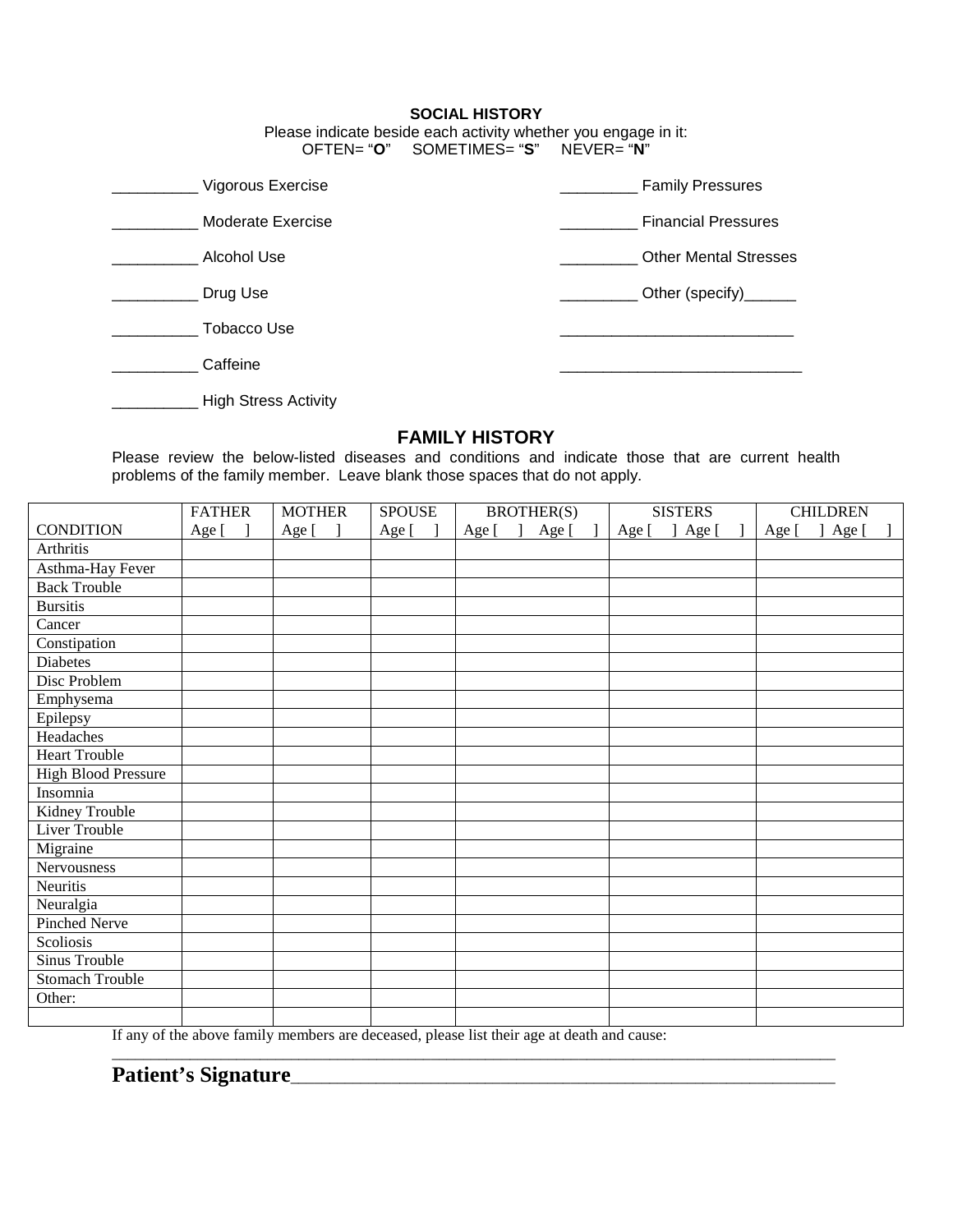## PATIENT PERSONAL HISTORY

| Patient and the contract of the contract of the contract of the contract of the contract of the contract of the contract of the contract of the contract of the contract of the contract of the contract of the contract of th |  |                        | Date and the same state of the state of the state of the state of the state of the state of the state of the state of the state of the state of the state of the state of the state of the state of the state of the state of |
|--------------------------------------------------------------------------------------------------------------------------------------------------------------------------------------------------------------------------------|--|------------------------|-------------------------------------------------------------------------------------------------------------------------------------------------------------------------------------------------------------------------------|
| Childhood Diseases: Measles__________ Mumps_________ Chicken Pox__________ Others____________                                                                                                                                  |  |                        |                                                                                                                                                                                                                               |
|                                                                                                                                                                                                                                |  |                        |                                                                                                                                                                                                                               |
|                                                                                                                                                                                                                                |  |                        |                                                                                                                                                                                                                               |
|                                                                                                                                                                                                                                |  | Describe Your Symptoms |                                                                                                                                                                                                                               |
|                                                                                                                                                                                                                                |  |                        |                                                                                                                                                                                                                               |
|                                                                                                                                                                                                                                |  |                        | Have you ever had the same or similar condition? Yes No No If yes, when and describe                                                                                                                                          |
|                                                                                                                                                                                                                                |  |                        | What other treatment have you had for this condition?                                                                                                                                                                         |
|                                                                                                                                                                                                                                |  |                        |                                                                                                                                                                                                                               |
|                                                                                                                                                                                                                                |  |                        | Is the condition due to injury or sickness arising out of an auto or other accident?                                                                                                                                          |
|                                                                                                                                                                                                                                |  |                        |                                                                                                                                                                                                                               |

Have you had or do you now have any of the following symptoms? Please indicate with the letter **N** if you have these conditions now or **P** if you have had these conditions previously.

 $N = Now$  **P** = Previously

| Headaches                      | Frequency      | Loss of Balance               |
|--------------------------------|----------------|-------------------------------|
| Neck Pain                      |                | Fainting                      |
| <b>Stiff Neck</b>              |                | Loss of Smell                 |
| <b>Sleeping Problems</b>       |                | <b>Loss of Taste</b>          |
| Back Pain                      |                | <b>Unusual Bowel Patterns</b> |
| <b>Nervousness</b>             |                | Feet Cold                     |
| <b>Tension</b>                 |                | Hands Cold                    |
| Irritability                   |                | <b>Arthritis</b>              |
| <b>Chest Pains/Tightness</b>   |                | <b>Muscle Spasms</b>          |
| <b>Dizziness</b>               |                | <b>Frequent Colds</b>         |
| Shoulder/Neck/Arm Pain         |                | Fever                         |
| Numbness in Hands/Fingers      |                | Sinus Problems                |
| Numbness in Feet/Toes          |                | Diabetes                      |
| <b>High Blood Pressure</b>     |                | <b>Indigestion Problems</b>   |
| Difficulty Urinating           |                | Joint Pain/Swelling           |
| <b>Weakness in Extremities</b> |                | <b>Menstrual Difficulties</b> |
| <b>Breathing Problems</b>      |                | Weight Loss/Gain              |
| Fatigue                        |                | Depression                    |
| <b>Lights Bother Eyes</b>      |                | Loss of Memory                |
| Ears Ring                      |                | <b>Buzzing in Ears</b>        |
| ---                            | $\cdot$ $\sim$ |                               |

**Women: Are you pregnant? \_\_\_\_\_\_\_\_\_\_\_\_\_\_\_\_\_\_\_**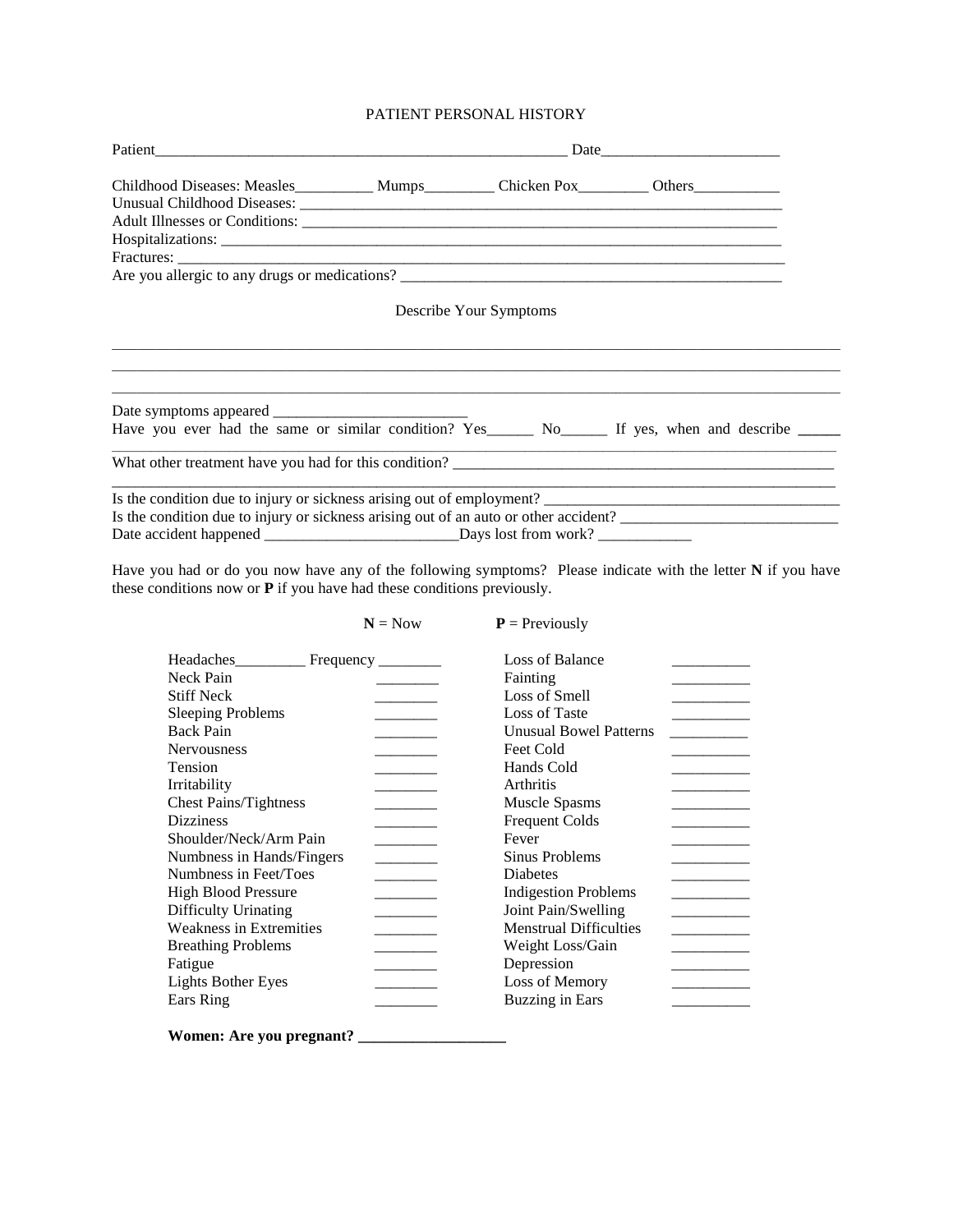**Name\_\_\_\_\_\_\_\_\_\_\_\_\_\_\_\_\_\_\_\_\_ No.\_\_\_\_\_\_\_\_\_\_\_\_ Date\_\_\_\_\_\_\_\_\_\_\_\_** 

*Please read carefully:*

Mark the areas on your body where you have symptoms, using the appropriate symbols below. Include all affected areas. If your pain radiates, draw an arrow from where it starts to where it stops, extending the arrow as far as the pain travels.

| Ache $\gg\gg>$                | Numbness $=$ $=$ $=$ $=$ $=$ | Pins & Needles $\circ$ $\circ$ $\circ$ $\circ$ $\circ$ |
|-------------------------------|------------------------------|--------------------------------------------------------|
| Burning $x \times x \times x$ | Stabbing $\frac{1}{1}$       | Throbbing $\sim \sim \sim \sim \sim$                   |
|                               |                              |                                                        |



Greer Chiropractic & Rehabilitation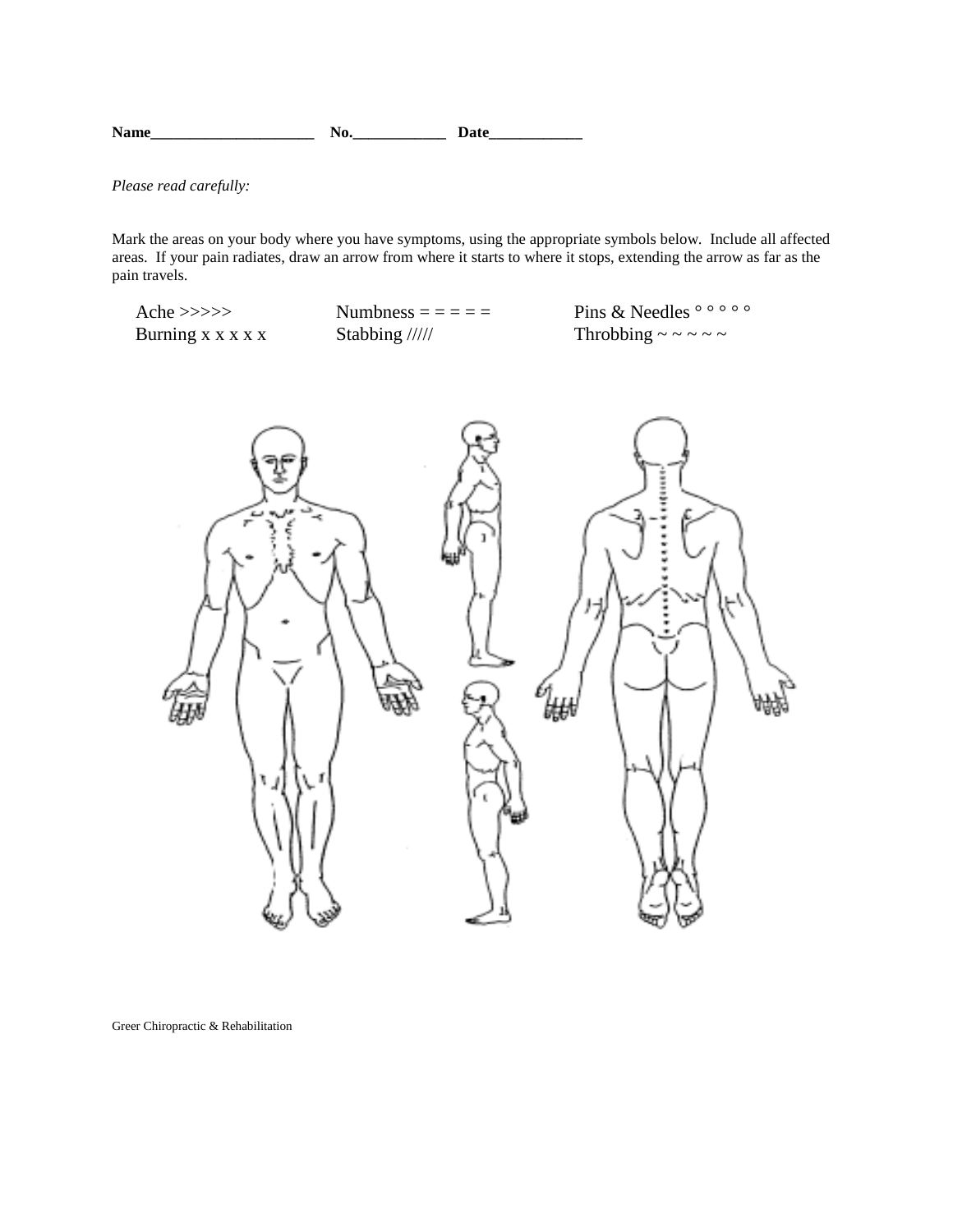## **PATIENT AUTHORIZATION FORM**

## **Authorization to Release Information to Family Members**

Many of our patients allow family members such as their spouse, significant other, parents or children to call and request the result of tests, procedures and financial information. Under the requirements for H.I.P.A.A. we are not allowed to give this information to anyone without the patient's consent. If you wish to have your medical information, any diagnostic test results and/or financial information released to any family members you must sign this form.

You have the right to revoke this consent, in writing, except where we have already made disclosures in reliance on your prior consent.

## **I authorize Greer Chiropractic & Rehabilitation to release my records and any information requested to the following individuals.**

| $\overline{2}$ . |                          |
|------------------|--------------------------|
| 3.               |                          |
| 4.               | Relationship: Neglisland |

**Authorization Regarding Messages (please check all that apply)**

**I authorize you to leave a detailed message on my home or cell number regarding appointments**

**I authorize you to leave a detailed message on my home or cell number regarding medical treatment, care, test results or financial information**

**I authorize you to leave a message with anyone who answers the phone**

**Messages may only be left with** 

Patient Name (PLEASE PRINT) Date

Patient Signature

**Greer Chiropractic & Rehabilitation 456 Washington Avenue Bridgeville, PA 15017**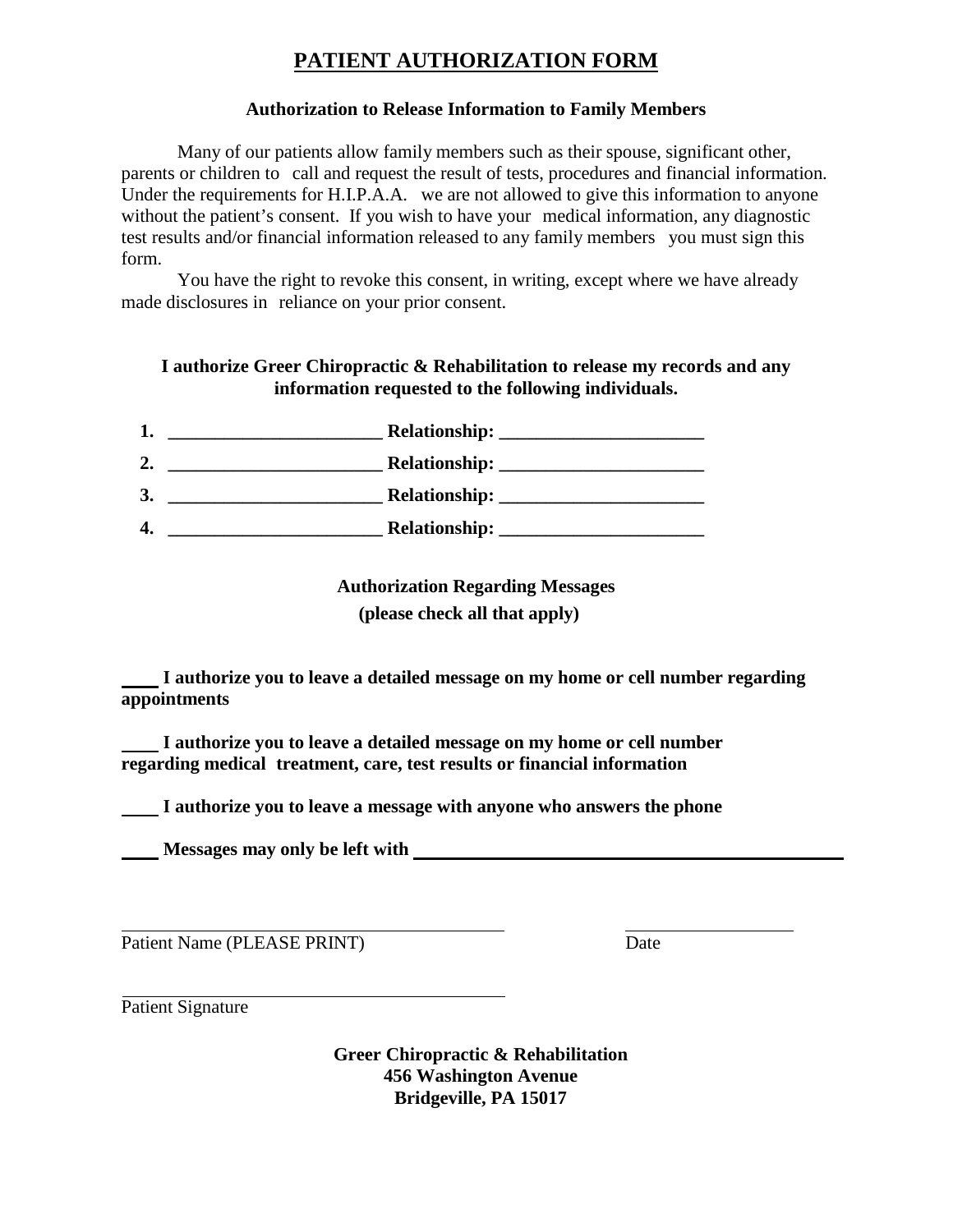## **Patient Health Information Consent Form**

We want you to know how your Patient Health Information (**PHI**) is going to be used in this office and your rights concerning those records. Before we will begin any health care operations we must require you to read and sign this consent form stating that you understand and agree with how your records will be used. If you would like to have a more detailed account of our policies and procedures concerning the privacy of your Patient Health Information we encourage you to read the HIPAA NOTICE that is available to you at the front desk before signing this consent.

- 1. The patient understands and agrees to allow this chiropractic office to use their Patient Health Information (**PHI**) for the purpose of treatment, payment, healthcare operations, and coordination of care. As an example, the patient agrees to allow this chiropractic office to submit requested PHI to the Health Insurance Company (or companies) provided to us by the patient for the purpose of payment. Be assured that this office will limit the release of all PHI to the minimum needed for what the insurance companies require for payment.
- 2. The patient has the right to examine and obtain a copy of his or her own health records at any time and request corrections. The patient may request to know what disclosures have been made and submit in writing any further restrictions on the use of their PHI. Our office is obligated to agree to those restrictions only to the extent they coincide with state and federal law.
- 3. A patient's written consent need only be obtained one time for all subsequent care given the patient in this office.
- 4. The patient may provide a written request to revoke consent at any time during care. This would not effect the use of those records for the care given prior to the written request to revoke consent but would apply to any care given after the request has been presented.
- 5. Our office may contact you periodically regarding appointments, treatments, products, services, or charitable work performed by our office. You may choose to opt-out of any marketing or fundraising communications at any time.
- 6. For your security and right to privacy, all staff has been trained in the area of patient record privacy and a privacy official has been designated to enforce those procedures in our office. We have taken all precautions that are known by this office to assure that your records are not readily available to those who do not need them.
- 7. Patients have the right to file a formal complaint with our privacy official and the Secretary of HHS about any possible violations of these policies and procedures without retaliation by this office.
- 8. Our office reserves the right to make changes to this notice and to make the new notice provisions effective for all protected health information that it maintains. You will be provided with a new notice at your next visit following any change.
- 9. This notice is effective on the date stated below.
- 10. If the patient refuses to sign this consent for the purpose of treatment, payment and health care operations, the chiropractic physician has the right to refuse to give care.

I have read and understand how my Patient Health Information will be used and I agree to these policies and procedures.

Name of Patient **Date** 

\_\_\_\_\_\_\_\_\_\_\_\_\_\_\_\_\_\_\_\_\_\_\_\_\_\_\_\_ \_\_\_\_\_\_\_\_\_\_\_\_\_\_\_\_\_\_

For further information regarding this notice, please contact our Doctor at 412-914-8965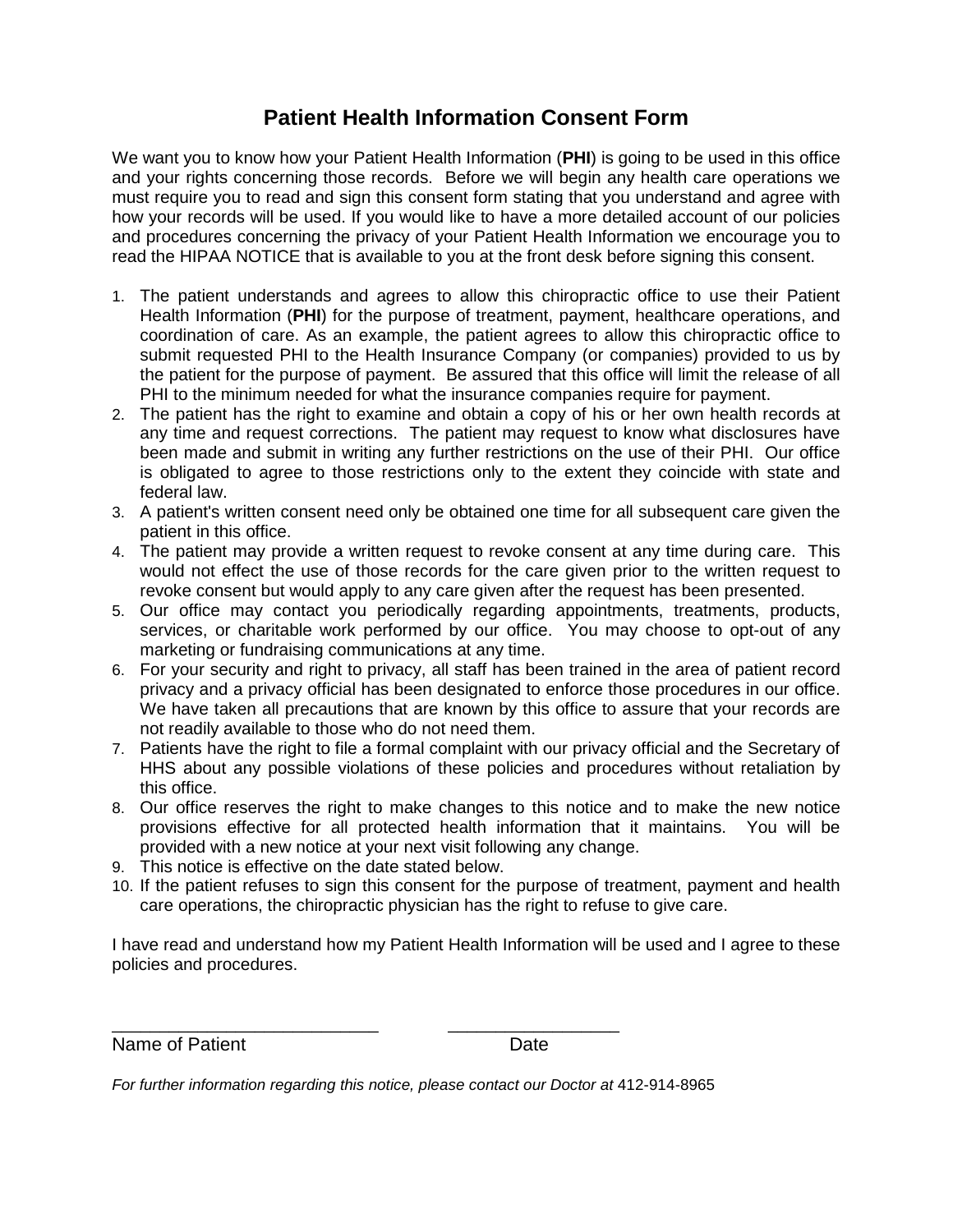### *Back Oswestry Disability Index*

**This questionnaire has been designed to give the doctor information as to how your back pain has affected your ability to manage in everyday life. Please answer every section and mark in each section only the ONE box which applies to you. We realize you may consider that two of the statements in any one section relate to you, but please just mark the box which most closely describes your problem.**

#### **Section 1 – Pain Intensity**

- $\Box$  I have no pain at the moment.
- $\Box$  The pain is very mild at the moment.
- $\Box$  The pain is moderate at the moment.
- $\Box$  The pain is fairly severe at the moment.
- $\Box$  The pain is very severe at the moment.
- $\Box$  The pain is the worst imaginable at the moment.

#### **Section 2 – Personal Care (washing, dressing, etc.)**

- $\Box$  I can look after myself normally without causing extra pain.
- $\Box$  I can look after myself normally but it is very painful.
- $\Box$  It is painful to look after myself and I am slow and careful.
- $\Box$  I need some help but manage most of my personal care.
- $\Box$  I need help every day in most aspects of my personal care.
- $\Box$  I need help every day in most aspects of self-care.
- $\Box$  I do not get dressed, wash with difficulty, and stay in bed.

#### **Section 3 - Lifting**

- $\Box$  I can lift heavy weights without extra pain.
- $\Box$  I can lift heavy weights but it gives extra pain.
- $\Box$  Pain prevents me from lifting heavy weights off the floor, but I can manage if they are conveniently positioned (i.e. on a table).
- $\Box$  Pain prevents me from lifting heavy weights, but I can manage light to medium weights if they are conveniently positioned.
- $\Box$  I can lift only very light weights.
- $\Box$  I cannot lift or carry anything at all.

#### **Section 4 – Walking**

- $\Box$  Pain does not prevent me walking any distance.
- $\Box$  Pain prevents me walking more than 1 mile.
- $\Box$  Pain prevents me walking more than  $\%$  of a mile.
- **D** Pain prevents me walking more than 100 yards.
- $\Box$  I can only walk using a stick or crutches.
- $\Box$  I am in bed most of the time and have to crawl to the toilet.

#### **Section 5 – Sitting**

- $\Box$  I can sit in any chair as long as I like.
- $\Box$  I can sit in my favorite chair as long as I like.
- □ Pain prevents me from sitting for more than 1 hour.
- $\Box$  Pain prevents me from sitting for more than  $\frac{1}{2}$  hour.
- $\Box$  Pain prevents me from sitting for more than 10 minutes.
- **D** Pain prevents me from sitting at all.

#### **Section 6 – Standing**

- $\Box$  I can stand as long as I want without extra pain.
- $\Box$  I can stand as long as I want but it gives me extra pain.
- $\Box$  Pain prevents me from standing more than 1 hour.
- $\Box$  Pain prevents me from standing for more than  $\frac{1}{2}$  an hour.
- $\Box$  Pain prevents me from standing for more than 10 minutes.
- $\Box$  Pain prevents me from standing at all.

#### **Section 7 – Sleeping**

- $\Box$  My sleep is never disturbed by pain.
- $\Box$  My sleep is occasionally disturbed by pain.
- $\Box$  Because of pain, I have less than 6 hours sleep.
- $\Box$  Because of pain, I have less than 4 hours sleep.
- $\Box$  Because of pain, I have less than 2 hours sleep.
- **Pain prevents me from sleeping at all.**

#### **Section 8 – Sex life (if applicable)**

- $\Box$  My sex life is normal and causes no extra pain.
- $\Box$  My sex life is normal but causes some extra pain.
- $\Box$  My sex life is nearly normal but is very painful.
- $\Box$  My sex life is severely restricted by pain.
- $\Box$  My sex life is nearly absent because of pain.
- $\Box$  Pain prevents any sex life at all.

#### **Section 9 – Social Life**

- $\Box$  My social life is normal and cause me no extra pain.
- $\Box$  My social life is normal but increases the degree of pain.
- $\Box$  Pain has no significant effect on my social life apart from limiting my more energetic interests, i.e. sports.
- $\Box$  Pain has restricted my social life and I do not go out as often.
- $\Box$  Pain has restricted social life to my home.
- $\Box$  I have no social life because of pain.

#### **Section 10 – Traveling**

- $\Box$  I can travel anywhere without pain.
- $\Box$  I can travel anywhere but it gives extra pain.
- $\Box$  Pain is bad but I manage journeys of over two hours.
- **Pain restricts me to short necessary journeys under 30 minutes.**
- □ Pain prevents me from traveling except to receive treatment.

#### **Section 11 - Previous Treatment**

Over the past three months have you received treatment, tablets or medicines of any kind for your back or leg pain? Please check the appropriate box.

- $\Box$  No
- $\Box$  Yes (if yes, please state the type of treatment you have received)

Name and ID#:

Date:  $\overline{\phantom{a}}$ 

#### Reserved for Office Use:

Score: